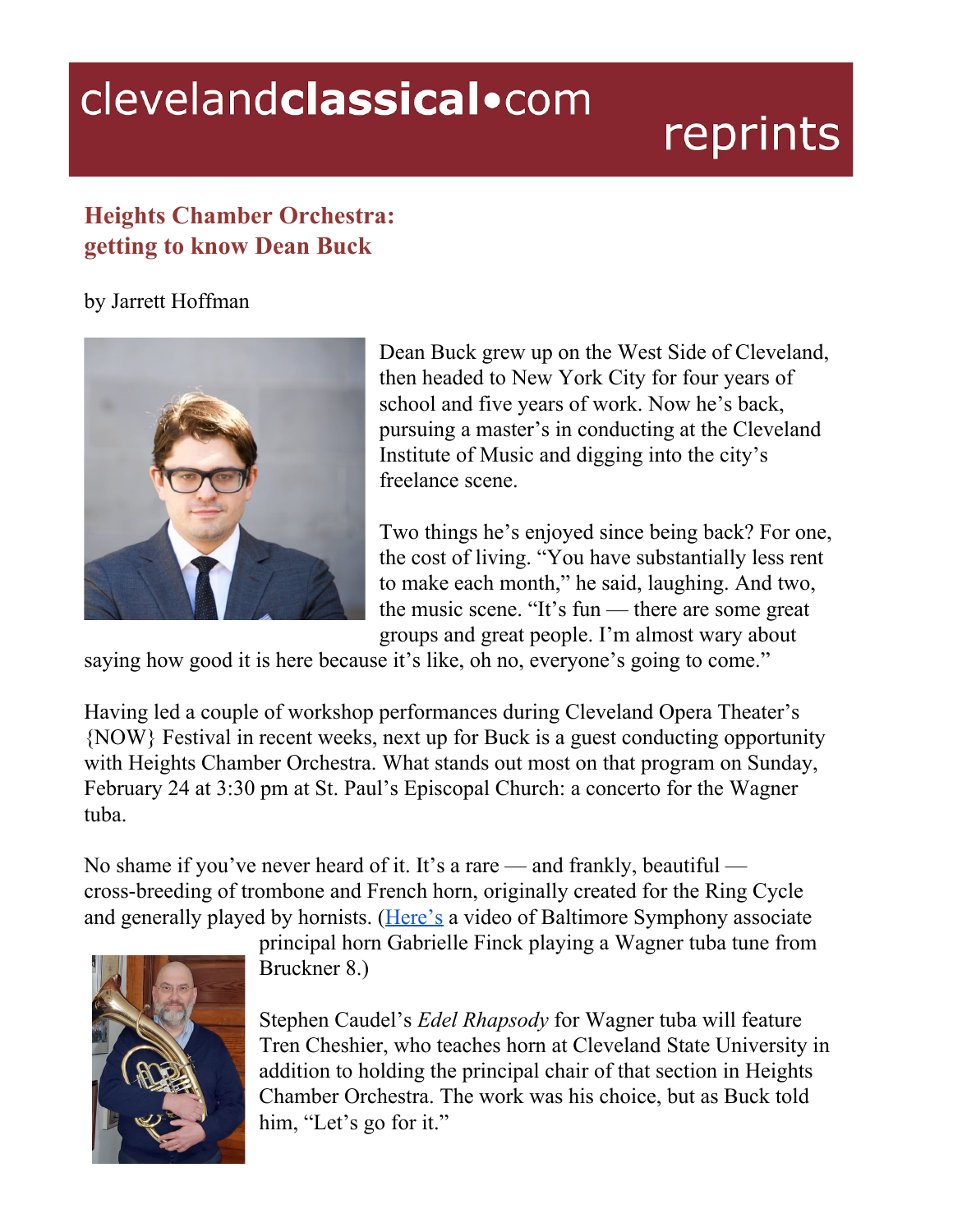A second solo piece, Mozart's *Exsultate, Jubilate*, will star soprano Angela Mortellaro. "Any opportunity to work with her, you take it," Buck said. "She's such a great singer and just a good person, so I said, 'Anything you want to do, I will happily do."

The concert opens with the Overture to Verdi's *La forza del destino* and closes with Satie's *Parade*. "Everyone knows Satie for the *Gymnopédies*, but this is a far different side of him," Buck said. "It's another one of those crazy,



early-20th century meetings of the minds. It was a ballet conceived by Jean Cocteau. Satie did the music, and Picasso did the costumes. It's a great piece — really funny and really cool at different points. And it's good for a community orchestra because it gives people who don't encounter early modernist or early avant-garde rep a chance to play a piece like that."

Buck called Satie "an unsung hero" of that era. "He was very close with people like Marcel Duchamp and the Dada crowd. And John Cage loved Satie. He kind of gets overlooked for his contribution to the early avant-garde."

And the *Forza del destino* Overture? "I mean, there isn't much that I can say that hasn't been said, aside from the fact that Verdi is about as good as music gets," Buck said.

In closing, a little more Cleveland chat: Buck told me he's enjoyed studying with Carl Topilow at CIM. "He's a great teacher — really old school, no B.S. He knows what your weaknesses are and will definitely make you address them, but he's not a jerk about it. He's a very good human being."

Next on the docket: conducting the Suburban Symphony in March, and just a couple of months later graduating from CIM. But that won't be the end of Buck's time in Cleveland. He plans to stick around for at least another year, which will include more work with Cleveland Opera Theater — and maybe pressing pause a few times to enjoy another local perk.

"After nine years in New York, it's really nice to live somewhere where I can get in my car, drive ten minutes, and be in the middle of real nature." Just one qualifier: "There is the added complication of needing to have that extra bit of cash for when something inevitably goes wrong with your car," he said. "You travel a bit more, but I like it here."